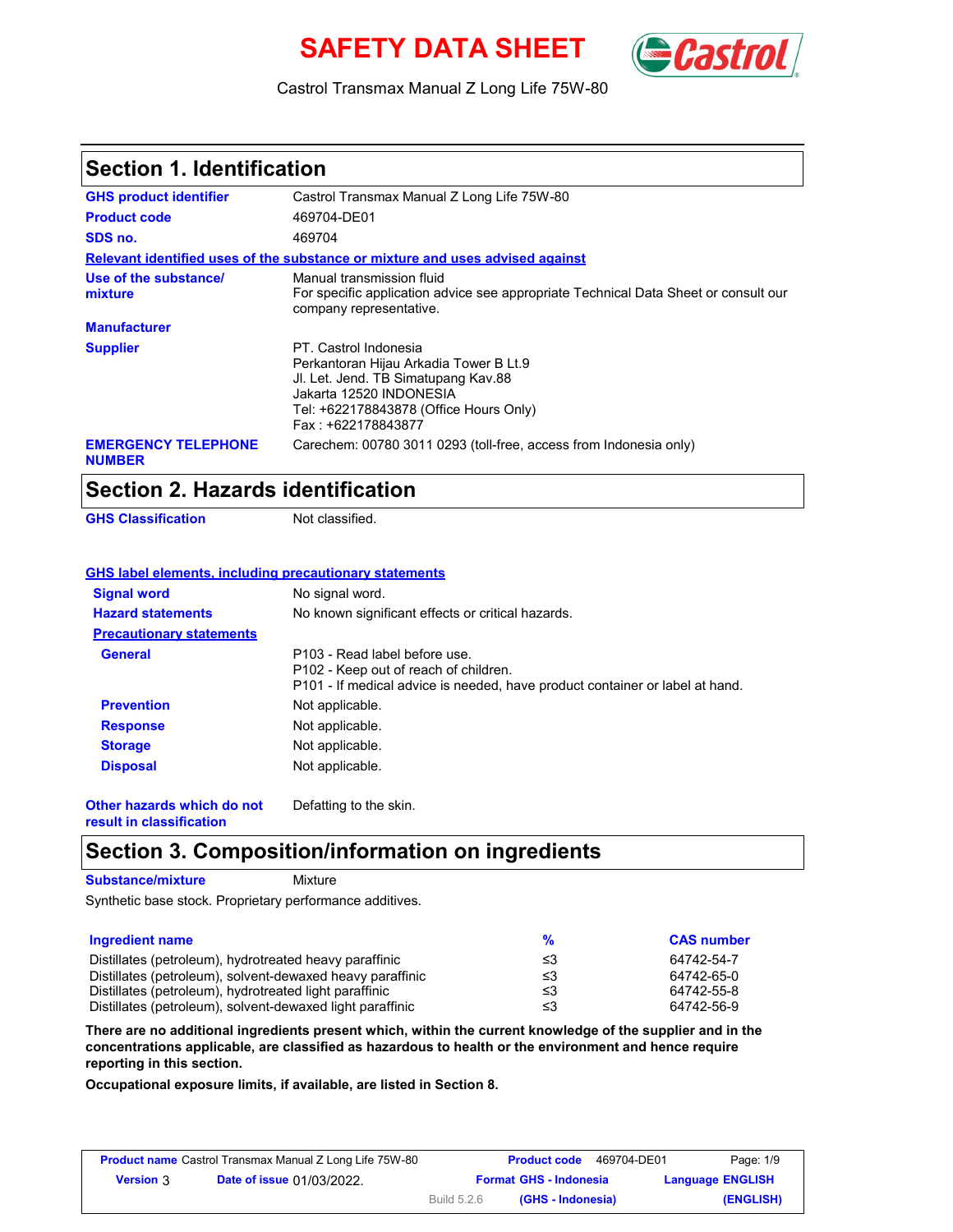# **Section 4. First aid measures**

| <b>Description of necessary first aid measures</b> |                                                                                                                                                                                                                                         |
|----------------------------------------------------|-----------------------------------------------------------------------------------------------------------------------------------------------------------------------------------------------------------------------------------------|
| <b>Inhalation</b>                                  | If inhaled, remove to fresh air. Get medical attention if symptoms occur.                                                                                                                                                               |
| Ingestion                                          | Do not induce vomiting unless directed to do so by medical personnel. Get medical<br>attention if symptoms occur.                                                                                                                       |
| <b>Skin contact</b>                                | Wash skin thoroughly with soap and water or use recognised skin cleanser.<br>Remove contaminated clothing and shoes. Wash clothing before reuse. Clean<br>shoes thoroughly before reuse. Get medical attention if symptoms occur.       |
| Eye contact                                        | In case of contact, immediately flush eyes with plenty of water for at least 15 minutes.<br>Eyelids should be held away from the eyeball to ensure thorough rinsing. Check for<br>and remove any contact lenses. Get medical attention. |
| <b>Protection of first-aiders</b>                  | No action shall be taken involving any personal risk or without suitable training.                                                                                                                                                      |

#### **Most important symptoms/effects, acute and delayed**

See Section 11 for more detailed information on health effects and symptoms.

|                            | Indication of immediate medical attention and special treatment needed, if necessary |  |
|----------------------------|--------------------------------------------------------------------------------------|--|
| <b>Specific treatments</b> | No specific treatment.                                                               |  |

| <b>OPECHIC HEATHEIRS</b>  | <b>ING SPECING MEANING IN.</b>                                                    |
|---------------------------|-----------------------------------------------------------------------------------|
| <b>Notes to physician</b> | Treatment should in general be symptomatic and directed to relieving any effects. |

# **Section 5. Firefighting measures**

| <b>Extinguishing media</b>                               |                                                                                                                                                                                                   |
|----------------------------------------------------------|---------------------------------------------------------------------------------------------------------------------------------------------------------------------------------------------------|
| <b>Suitable extinguishing</b><br>media                   | In case of fire, use foam, dry chemical or carbon dioxide extinguisher or spray.                                                                                                                  |
| Unsuitable extinguishing<br>media                        | Do not use water jet.                                                                                                                                                                             |
| <b>Specific hazards arising</b><br>from the chemical     | In a fire or if heated, a pressure increase will occur and the container may burst.                                                                                                               |
| <b>Hazardous thermal</b><br>decomposition products       | Combustion products may include the following:<br>carbon oxides (CO, CO2) (carbon monoxide, carbon dioxide)                                                                                       |
| <b>Special protective actions</b><br>for fire-fighters   | No action shall be taken involving any personal risk or without suitable training.<br>Promptly isolate the scene by removing all persons from the vicinity of the incident if<br>there is a fire. |
| <b>Special protective</b><br>equipment for fire-fighters | Fire-fighters should wear positive pressure self-contained breathing apparatus<br>(SCBA) and full turnout gear.                                                                                   |

# **Section 6. Accidental release measures**

**Personal precautions, protective equipment and emergency procedures**

| For non-emergency<br>personnel   | No action shall be taken involving any personal risk or without suitable training.<br>Evacuate surrounding areas. Keep unnecessary and unprotected personnel from<br>entering. Do not touch or walk through spilt material. Put on appropriate personal<br>protective equipment. Floors may be slippery; use care to avoid falling. |
|----------------------------------|-------------------------------------------------------------------------------------------------------------------------------------------------------------------------------------------------------------------------------------------------------------------------------------------------------------------------------------|
| For emergency responders         | If specialised clothing is required to deal with the spillage, take note of any<br>information in Section 8 on suitable and unsuitable materials. See also the<br>information in "For non-emergency personnel".                                                                                                                     |
| <b>Environmental precautions</b> | Avoid dispersal of spilt material and runoff and contact with soil, waterways, drains<br>and sewers. Inform the relevant authorities if the product has caused environmental<br>pollution (sewers, waterways, soil or air).                                                                                                         |

### **Methods and material for containment and cleaning up**

| <b>Small spill</b> | Stop leak if without risk. Move containers from spill area. Absorb with an inert |
|--------------------|----------------------------------------------------------------------------------|
|                    | material and place in an appropriate waste disposal container. Dispose of via a  |
|                    | licensed waste disposal contractor.                                              |

|                  | <b>Product name</b> Castrol Transmax Manual Z Long Life 75W-80 |             | <b>Product code</b>           | 469704-DE01 | Page: 2/9               |
|------------------|----------------------------------------------------------------|-------------|-------------------------------|-------------|-------------------------|
| <b>Version 3</b> | <b>Date of issue 01/03/2022.</b>                               |             | <b>Format GHS - Indonesia</b> |             | <b>Language ENGLISH</b> |
|                  |                                                                | Build 5.2.6 | (GHS - Indonesia)             |             | (ENGLISH)               |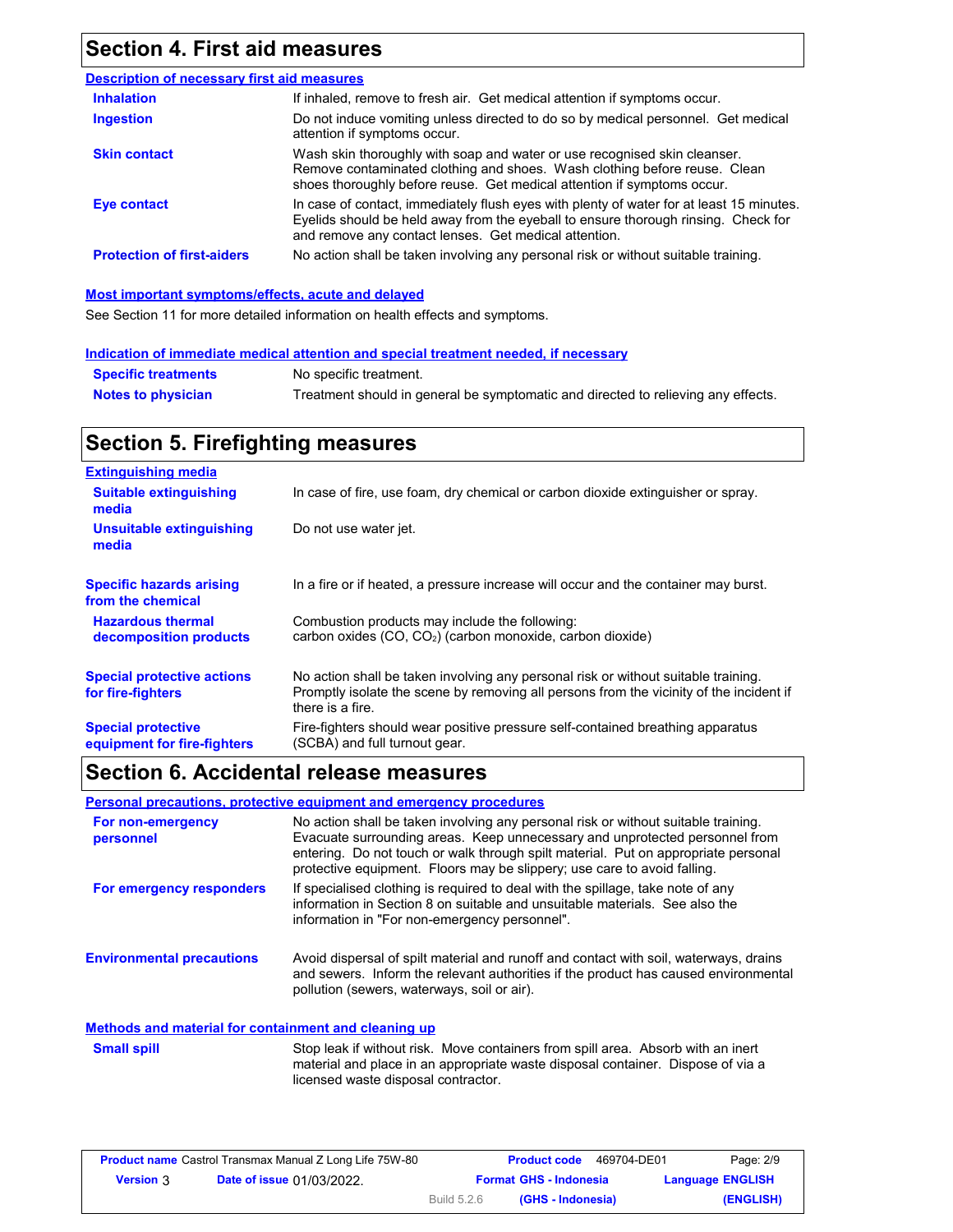### **Section 6. Accidental release measures**

**Large spill**

Stop leak if without risk. Move containers from spill area. Prevent entry into sewers, water courses, basements or confined areas. Contain and collect spillage with noncombustible, absorbent material e.g. sand, earth, vermiculite or diatomaceous earth and place in container for disposal according to local regulations. Dispose of via a licensed waste disposal contractor.

### **Section 7. Handling and storage**

| <b>Precautions for safe handling</b>                                             |                                                                                                                                                                                                                                                                                                                                                                                                                                                                                                                                                                                                |
|----------------------------------------------------------------------------------|------------------------------------------------------------------------------------------------------------------------------------------------------------------------------------------------------------------------------------------------------------------------------------------------------------------------------------------------------------------------------------------------------------------------------------------------------------------------------------------------------------------------------------------------------------------------------------------------|
| <b>Protective measures</b>                                                       | Put on appropriate personal protective equipment (see Section 8).                                                                                                                                                                                                                                                                                                                                                                                                                                                                                                                              |
| <b>Advice on general</b><br>occupational hygiene                                 | Eating, drinking and smoking should be prohibited in areas where this material is<br>handled, stored and processed. Wash thoroughly after handling. Remove<br>contaminated clothing and protective equipment before entering eating areas. See<br>also Section 8 for additional information on hygiene measures.                                                                                                                                                                                                                                                                               |
| <b>Conditions for safe storage,</b><br>including any<br><i>incompatibilities</i> | Store in accordance with local regulations. Store in original container protected from<br>direct sunlight in a dry, cool and well-ventilated area, away from incompatible<br>materials (see Section 10) and food and drink. Keep container tightly closed and<br>sealed until ready for use. Store and use only in equipment/containers designed for<br>use with this product. Containers that have been opened must be carefully resealed<br>and kept upright to prevent leakage. Do not store in unlabelled containers. Use<br>appropriate containment to avoid environmental contamination. |
| <b>Not suitable</b>                                                              | Prolonged exposure to elevated temperature                                                                                                                                                                                                                                                                                                                                                                                                                                                                                                                                                     |

## **Section 8. Exposure controls/personal protection**

### **Control parameters**

### **Occupational exposure limits**

| <b>Ingredient name</b>                                    | <b>Exposure limits</b>                                                                                                                                                                                                     |
|-----------------------------------------------------------|----------------------------------------------------------------------------------------------------------------------------------------------------------------------------------------------------------------------------|
| Distillates (petroleum), hydrotreated heavy paraffinic    | Minister of Labor of the Republic of<br>Indonesia (Indonesia).<br>TWA: 5 mg/m <sup>3</sup> 8 hours. Issued/Revised:<br>10/2011 Form: Mist<br>STEL: 10 mg/m <sup>3</sup> 15 minutes. Issued/<br>Revised: 11/2011 Form: Mist |
| Distillates (petroleum), solvent-dewaxed heavy paraffinic | Minister of Labor of the Republic of<br>Indonesia (Indonesia).<br>TWA: 5 mg/m <sup>3</sup> 8 hours. Issued/Revised:<br>10/2011 Form: Mist<br>STEL: 10 mg/m <sup>3</sup> 15 minutes. Issued/<br>Revised: 11/2011 Form: Mist |
| Distillates (petroleum), hydrotreated light paraffinic    | Minister of Labor of the Republic of<br>Indonesia (Indonesia).<br>TWA: 5 mg/m <sup>3</sup> 8 hours. Issued/Revised:<br>10/2011 Form: Mist<br>STEL: 10 mg/m <sup>3</sup> 15 minutes. Issued/<br>Revised: 11/2011 Form: Mist |
| Distillates (petroleum), solvent-dewaxed light paraffinic | Minister of Labor of the Republic of<br>Indonesia (Indonesia).<br>TWA: 5 mg/m <sup>3</sup> 8 hours. Issued/Revised:<br>10/2011 Form: Mist<br>STEL: 10 mg/m <sup>3</sup> 15 minutes. Issued/<br>Revised: 11/2011 Form: Mist |

#### **Recommended monitoring procedures**

If this product contains ingredients with exposure limits, personal, workplace atmosphere or biological monitoring may be required to determine the effectiveness of the ventilation or other control measures and/or the necessity to use respiratory protective equipment. Reference should be made to appropriate monitoring standards. Reference to national guidance documents for methods for the determination of hazardous substances will also be required.

|                  | <b>Product name</b> Castrol Transmax Manual Z Long Life 75W-80 |             | <b>Product code</b>           | 469704-DE01             | Page: 3/9 |
|------------------|----------------------------------------------------------------|-------------|-------------------------------|-------------------------|-----------|
| <b>Version</b> 3 | <b>Date of issue 01/03/2022.</b>                               |             | <b>Format GHS - Indonesia</b> | <b>Language ENGLISH</b> |           |
|                  |                                                                | Build 5.2.6 | (GHS - Indonesia)             |                         | (ENGLISH) |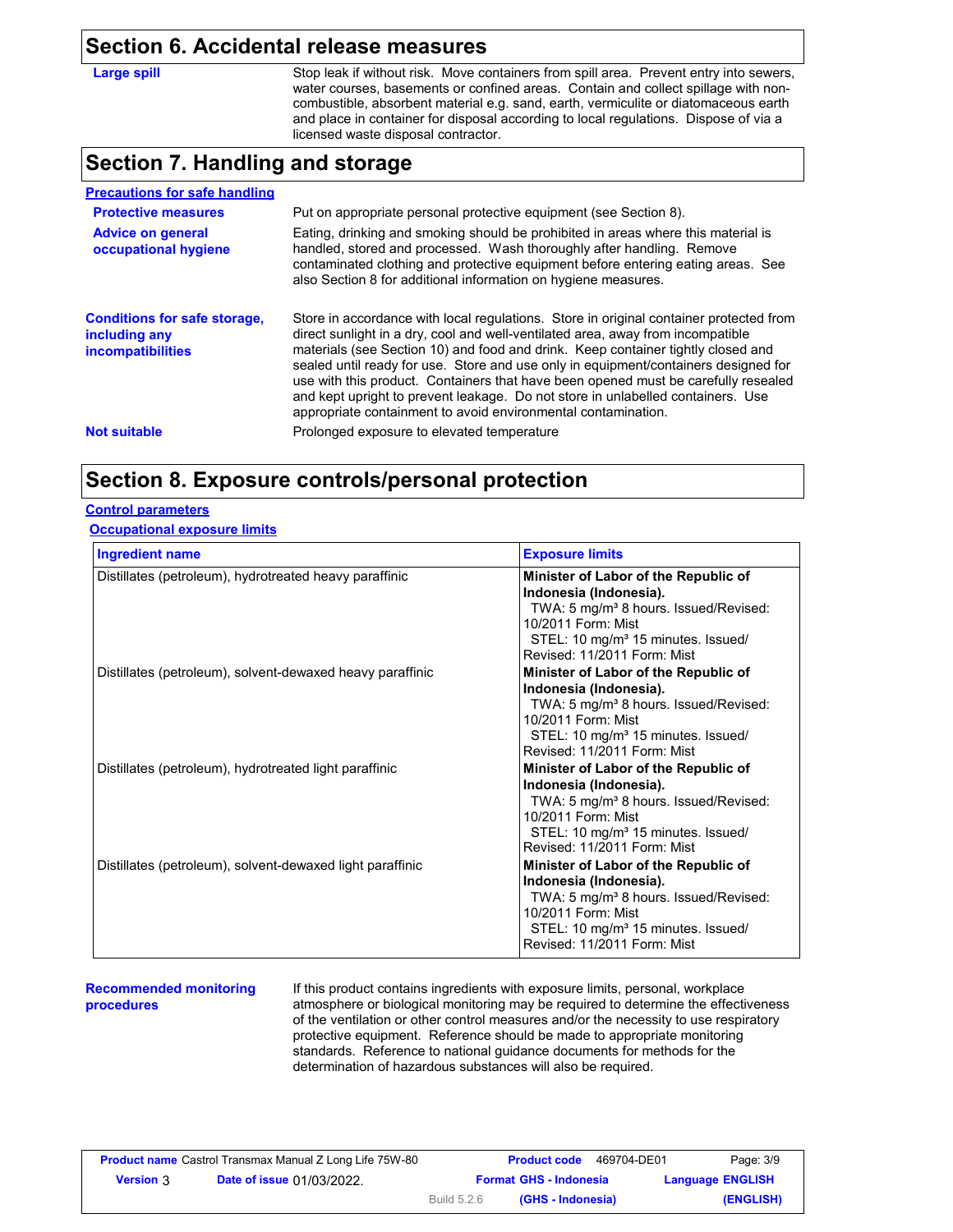# **Section 8. Exposure controls/personal protection**

| <b>Appropriate engineering</b><br>controls | $\sim$ 00.1.1. 0.1.0. post-order processes<br>All activities involving chemicals should be assessed for their risks to health, to<br>ensure exposures are adequately controlled. Personal protective equipment should                                                                                                                                                                                                                                                                                                                                                                                                                                                                                                                                                                           |
|--------------------------------------------|-------------------------------------------------------------------------------------------------------------------------------------------------------------------------------------------------------------------------------------------------------------------------------------------------------------------------------------------------------------------------------------------------------------------------------------------------------------------------------------------------------------------------------------------------------------------------------------------------------------------------------------------------------------------------------------------------------------------------------------------------------------------------------------------------|
|                                            | only be considered after other forms of control measures (e.g. engineering controls)<br>have been suitably evaluated. Personal protective equipment should conform to<br>appropriate standards, be suitable for use, be kept in good condition and properly                                                                                                                                                                                                                                                                                                                                                                                                                                                                                                                                     |
|                                            | maintained.<br>Your supplier of personal protective equipment should be consulted for advice on<br>selection and appropriate standards. For further information contact your national<br>organisation for standards.<br>Provide exhaust ventilation or other engineering controls to keep the relevant<br>airborne concentrations below their respective occupational exposure limits.<br>The final choice of protective equipment will depend upon a risk assessment. It is<br>important to ensure that all items of personal protective equipment are compatible.                                                                                                                                                                                                                             |
| <b>Environmental exposure</b><br>controls  | Emissions from ventilation or work process equipment should be checked to ensure<br>they comply with the requirements of environmental protection legislation. In some<br>cases, fume scrubbers, filters or engineering modifications to the process equipment<br>will be necessary to reduce emissions to acceptable levels.                                                                                                                                                                                                                                                                                                                                                                                                                                                                   |
| <b>Individual protection measures</b>      |                                                                                                                                                                                                                                                                                                                                                                                                                                                                                                                                                                                                                                                                                                                                                                                                 |
| <b>Hygiene measures</b>                    | Wash hands, forearms and face thoroughly after handling chemical products, before<br>eating, smoking and using the lavatory and at the end of the working period.<br>Appropriate techniques should be used to remove potentially contaminated clothing.<br>Wash contaminated clothing before reusing. Ensure that eyewash stations and<br>safety showers are close to the workstation location.                                                                                                                                                                                                                                                                                                                                                                                                 |
| <b>Eye/face protection</b>                 | Safety glasses with side shields.                                                                                                                                                                                                                                                                                                                                                                                                                                                                                                                                                                                                                                                                                                                                                               |
| <b>Skin protection</b>                     |                                                                                                                                                                                                                                                                                                                                                                                                                                                                                                                                                                                                                                                                                                                                                                                                 |
| <b>Hand protection</b>                     | Wear protective gloves if prolonged or repeated contact is likely. Wear chemical<br>resistant gloves. Recommended: Nitrile gloves. The correct choice of protective<br>gloves depends upon the chemicals being handled, the conditions of work and use,<br>and the condition of the gloves (even the best chemically resistant glove will break<br>down after repeated chemical exposures). Most gloves provide only a short time of<br>protection before they must be discarded and replaced. Because specific work<br>environments and material handling practices vary, safety procedures should be<br>developed for each intended application. Gloves should therefore be chosen in<br>consultation with the supplier/manufacturer and with a full assessment of the<br>working conditions. |
| <b>Skin protection</b>                     | Use of protective clothing is good industrial practice.<br>Personal protective equipment for the body should be selected based on the task<br>being performed and the risks involved and should be approved by a specialist<br>before handling this product.<br>Cotton or polyester/cotton overalls will only provide protection against light<br>superficial contamination that will not soak through to the skin. Overalls should be<br>laundered on a regular basis. When the risk of skin exposure is high (e.g. when<br>cleaning up spillages or if there is a risk of splashing) then chemical resistant aprons<br>and/or impervious chemical suits and boots will be required.                                                                                                           |
| <b>Respiratory protection</b>              | In case of insufficient ventilation, wear suitable respiratory equipment.<br>The correct choice of respiratory protection depends upon the chemicals being<br>handled, the conditions of work and use, and the condition of the respiratory<br>equipment. Safety procedures should be developed for each intended application.<br>Respiratory protection equipment should therefore be chosen in consultation with<br>the supplier/manufacturer and with a full assessment of the working conditions.                                                                                                                                                                                                                                                                                           |

# **Section 9. Physical and chemical properties**

The conditions of measurement of all properties are at standard temperature and pressure unless otherwise indicated.

### **Appearance**

| <b>Physical state</b>  | Liguid.         |
|------------------------|-----------------|
| <b>Colour</b>          | Blue.           |
| Odour                  | Not available.  |
| <b>Odour threshold</b> | Not available.  |
| pН                     | Mot applicable. |
| <b>Melting point</b>   | Not available.  |

|                  | <b>Product name</b> Castrol Transmax Manual Z Long Life 75W-80 |             | <b>Product code</b>           | 469704-DE01 | Page: 4/9               |
|------------------|----------------------------------------------------------------|-------------|-------------------------------|-------------|-------------------------|
| <b>Version 3</b> | <b>Date of issue 01/03/2022.</b>                               |             | <b>Format GHS - Indonesia</b> |             | <b>Language ENGLISH</b> |
|                  |                                                                | Build 5.2.6 | (GHS - Indonesia)             |             | (ENGLISH)               |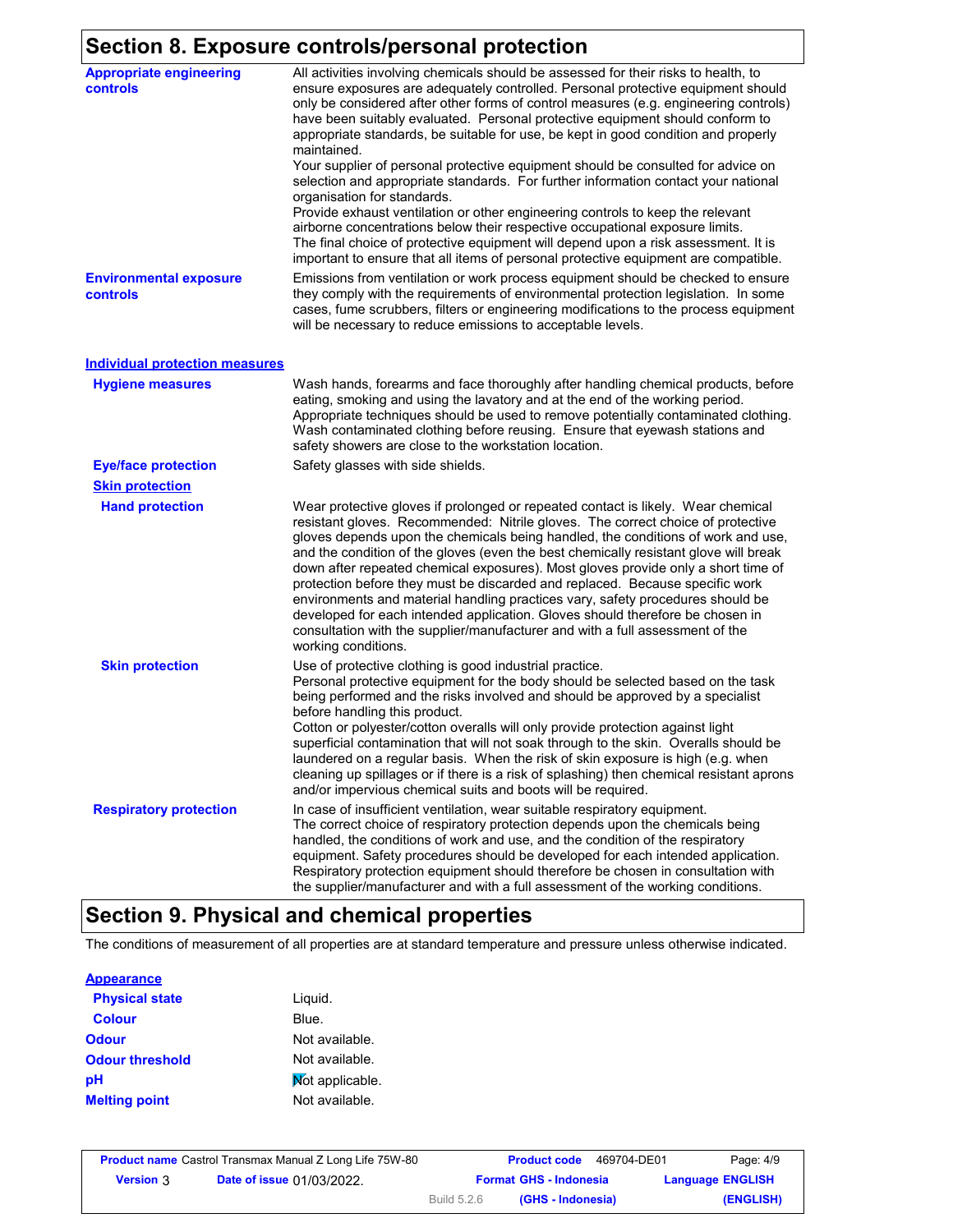## **Section 9. Physical and chemical properties**

**Boiling point, initial boiling point, and boiling range**

**Flash point**

**Evaporation rate** Not available.

**Flammability**

**Lower and upper explosion limit/flammability limit**

| Not available. |  |
|----------------|--|
|----------------|--|

Not available. Not applicable. Based on - Physical state Open cup: >180°C (>356°F) [Cleveland]

| <b>Vapour pressure</b>         |                                                                                      | Vapour Pressure at 20°C |         |                         | Vapour pressure at 50°C |     |               |
|--------------------------------|--------------------------------------------------------------------------------------|-------------------------|---------|-------------------------|-------------------------|-----|---------------|
|                                | <b>Ingredient name</b>                                                               | mm Hg kPa               |         | <b>Method</b>           | mm<br>Hg                | kPa | <b>Method</b> |
|                                | Dec-1-ene,<br>homopolymer,<br>hydrogenated Dec-<br>1-ene, oligomers,<br>hydrogenated | $\Omega$                |         | <b>ASTME</b><br>1194-87 |                         |     |               |
|                                | Distillates (petroleum),<br>hydrotreated heavy<br>paraffinic                         | < 0.08                  | < 0.011 | <b>ASTM D 5191</b>      |                         |     |               |
|                                | Distillates (petroleum),<br>solvent-dewaxed heavy<br>paraffinic                      | < 0.08                  | < 0.011 | <b>ASTM D 5191</b>      |                         |     |               |
|                                | Distillates (petroleum),<br>hydrotreated light<br>paraffinic                         | < 0.08                  | < 0.011 | <b>ASTM D 5191</b>      |                         |     |               |
|                                | Distillates (petroleum),<br>solvent-dewaxed light<br>paraffinic                      | < 0.08                  | < 0.011 | <b>ASTM D 5191</b>      |                         |     |               |
| <b>Relative vapour density</b> | Not available.                                                                       |                         |         |                         |                         |     |               |
| <b>Density</b>                 | $<$ 1000 kg/m <sup>3</sup> (<1 g/cm <sup>3</sup> ) at 15 <sup>°</sup> C              |                         |         |                         |                         |     |               |
| <b>Relative density</b>        | Not available.                                                                       |                         |         |                         |                         |     |               |
| <b>Solubility</b>              | insoluble in water.                                                                  |                         |         |                         |                         |     |               |

**Not applicable.** 

| <b>Auto-ignition temperature</b> | <b>Ingredient name</b>                                                                        | $\mathbf{c}$ |                            | <b>Method</b> |
|----------------------------------|-----------------------------------------------------------------------------------------------|--------------|----------------------------|---------------|
|                                  | I <mark>D</mark> éc-1-ene, homopolymer,<br>hydrogenated Dec-1-ene, oligomers,<br>hydrogenated | 343 to 369   | 649.4 to 696.2 ASTM D 2159 |               |

**Decomposition temperature** Not available.

**Viscosity Kinematic: 53.9 mm<sup>2</sup>/s (53.9 cSt) at 40°C** Kinematic: 9 mm²/s (9 cSt) at 100°C

### **Particle characteristics Median particle size :** Not applicable.

**octanol/water**

**Partition coefficient: n-**

# **Section 10. Stability and reactivity**

| <b>Reactivity</b>                            | No specific test data available for this product. Refer to Conditions to avoid and<br>Incompatible materials for additional information.                                |
|----------------------------------------------|-------------------------------------------------------------------------------------------------------------------------------------------------------------------------|
| <b>Chemical stability</b>                    | The product is stable.                                                                                                                                                  |
| <b>Possibility of hazardous</b><br>reactions | Under normal conditions of storage and use, hazardous reactions will not occur.<br>Under normal conditions of storage and use, hazardous polymerisation will not occur. |
| <b>Conditions to avoid</b>                   | Avoid all possible sources of ignition (spark or flame).                                                                                                                |
| <b>Incompatible materials</b>                | Reactive or incompatible with the following materials: oxidising materials.                                                                                             |
| <b>Hazardous decomposition</b><br>products   | Under normal conditions of storage and use, hazardous decomposition products<br>should not be produced.                                                                 |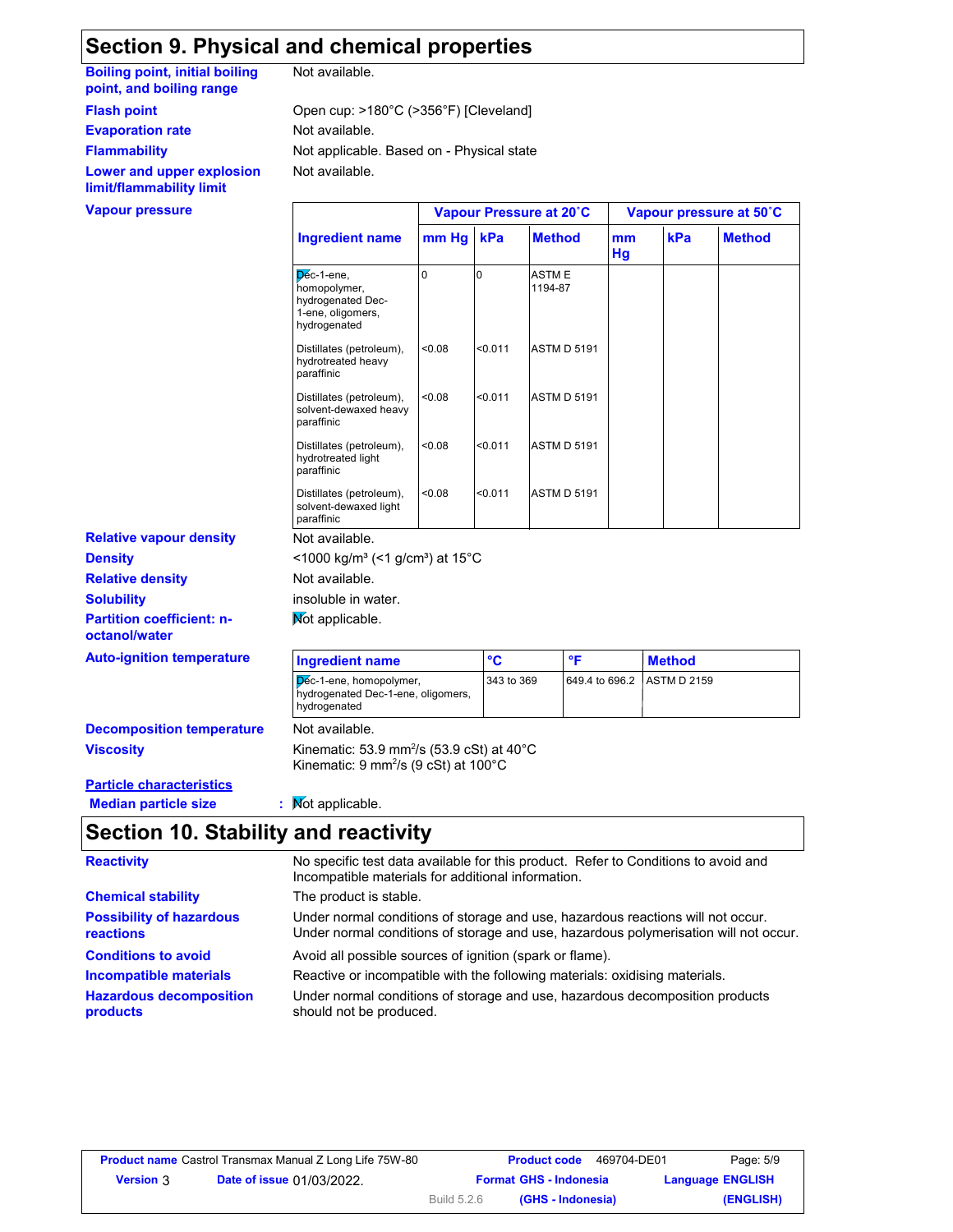# **Section 11. Toxicological information**

### **Information on toxicological effects**

**Aspiration hazard**

| <b>Name</b>                                               | <b>Result</b>                         |
|-----------------------------------------------------------|---------------------------------------|
| Distillates (petroleum), hydrotreated heavy paraffinic    | ASPIRATION HAZARD - Category 1        |
| Distillates (petroleum), solvent-dewaxed heavy paraffinic | <b>ASPIRATION HAZARD - Category 1</b> |
| Distillates (petroleum), hydrotreated light paraffinic    | <b>ASPIRATION HAZARD - Category 1</b> |
| Distillates (petroleum), solvent-dewaxed light paraffinic | <b>ASPIRATION HAZARD - Category 1</b> |

| <b>Information on likely routes</b><br>of exposure | Routes of entry anticipated: Dermal, Inhalation.                                                                            |
|----------------------------------------------------|-----------------------------------------------------------------------------------------------------------------------------|
| <b>Potential acute health effects</b>              |                                                                                                                             |
| Eye contact                                        | No known significant effects or critical hazards.                                                                           |
| <b>Inhalation</b>                                  | Vapour inhalation under ambient conditions is not normally a problem due to low<br>vapour pressure.                         |
| <b>Skin contact</b>                                | Defatting to the skin. May cause skin dryness and irritation.                                                               |
| <b>Ingestion</b>                                   | No known significant effects or critical hazards.                                                                           |
|                                                    | Symptoms related to the physical, chemical and toxicological characteristics                                                |
| <b>Eye contact</b>                                 | No specific data.                                                                                                           |
| <b>Inhalation</b>                                  | May be harmful by inhalation if exposure to vapour, mists or fumes resulting from<br>thermal decomposition products occurs. |
| <b>Skin contact</b>                                | Adverse symptoms may include the following:                                                                                 |
|                                                    | irritation                                                                                                                  |
|                                                    | dryness<br>cracking                                                                                                         |
| <b>Ingestion</b>                                   | No specific data.                                                                                                           |
|                                                    |                                                                                                                             |
|                                                    | Delayed and immediate effects as well as chronic effects from short and long-term exposure                                  |
| Eye contact                                        | Potential risk of transient stinging or redness if accidental eye contact occurs.                                           |
| <b>Inhalation</b>                                  | Overexposure to the inhalation of airborne droplets or aerosols may cause irritation<br>of the respiratory tract.           |
| <b>Skin contact</b>                                | Prolonged or repeated contact can defat the skin and lead to irritation, cracking and/<br>or dermatitis.                    |
| <b>Ingestion</b>                                   | Ingestion of large quantities may cause nausea and diarrhoea.                                                               |
| <b>Short term exposure</b>                         |                                                                                                                             |
| <b>Potential immediate</b><br>effects              | Not available.                                                                                                              |
| <b>Potential delayed effects</b>                   | Not available.                                                                                                              |
| <b>Long term exposure</b>                          |                                                                                                                             |
| <b>Potential immediate</b><br>effects              | Not available.                                                                                                              |
| <b>Potential delayed effects</b>                   | Not available.                                                                                                              |
| <b>General</b>                                     | No known significant effects or critical hazards.                                                                           |
| <b>Carcinogenicity</b>                             | No known significant effects or critical hazards.                                                                           |
| <b>Mutagenicity</b>                                | No known significant effects or critical hazards.                                                                           |
| <b>Teratogenicity</b>                              | No known significant effects or critical hazards.                                                                           |
| <b>Developmental effects</b>                       | No known significant effects or critical hazards.                                                                           |
| <b>Fertility effects</b>                           | No known significant effects or critical hazards.                                                                           |

### **Numerical measures of toxicity**

# **Acute toxicity estimates**

Not available.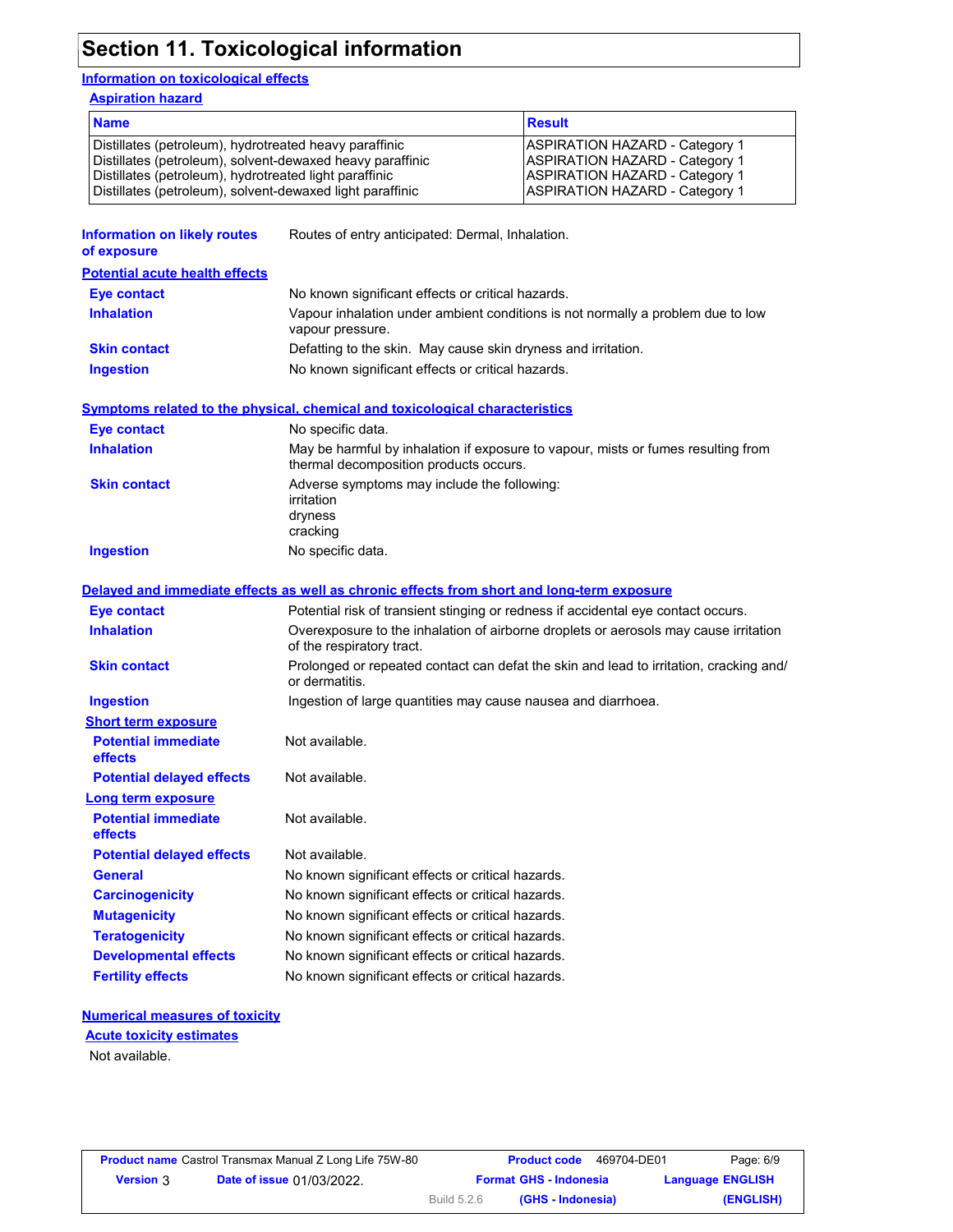# **Section 12. Ecological information**

**Environmental effects** No known significant effects or critical hazards.

### **Persistence/degradability**

Not expected to be rapidly degradable.

#### **Bioaccumulative potential**

This product is not expected to bioaccumulate through food chains in the environment.

| <b>Mobility in soil</b>                               |                                                                                                                           |
|-------------------------------------------------------|---------------------------------------------------------------------------------------------------------------------------|
| <b>Soil/water partition</b><br>coefficient $(K_{oc})$ | Not available.                                                                                                            |
| <b>Mobility</b>                                       | Spillages may penetrate the soil causing ground water contamination.                                                      |
| <b>Other adverse effects</b>                          | No known significant effects or critical hazards.                                                                         |
| <b>Other ecological information</b>                   | Spills may form a film on water surfaces causing physical damage to organisms.<br>Oxygen transfer could also be impaired. |

### **Section 13. Disposal considerations**

**Disposal methods** The generation of waste should be avoided or minimised wherever possible. Significant quantities of waste product residues should not be disposed of via the foul sewer but processed in a suitable effluent treatment plant. Dispose of surplus and non-recyclable products via a licensed waste disposal contractor. Disposal of this product, solutions and any by-products should at all times comply with the requirements of environmental protection and waste disposal legislation and any regional local authority requirements. Waste packaging should be recycled. Incineration or landfill should only be considered when recycling is not feasible. This material and its container must be disposed of in a safe way. Empty containers or liners may retain some product residues. Avoid dispersal of spilt material and runoff and contact with soil, waterways, drains and sewers.

### **Section 14. Transport information**

|                                      | <b>IMDG</b>              | <b>IATA</b>              |
|--------------------------------------|--------------------------|--------------------------|
| <b>UN number</b>                     | Not regulated.           | Not regulated.           |
| <b>UN proper</b><br>shipping name    | -                        |                          |
| <b>Transport hazard</b><br>class(es) | $\overline{\phantom{a}}$ |                          |
| <b>Packing group</b>                 | $\overline{\phantom{a}}$ | $\overline{\phantom{a}}$ |
| <b>Environmental</b><br>hazards      | No.                      | No.                      |
| <b>Additional</b><br>information     | ۰                        | $\overline{\phantom{0}}$ |

**Special precautions for user** Not available.

| <b>Product name</b> Castrol Transmax Manual Z Long Life 75W-80 |                                  |             | <b>Product code</b>           | 469704-DE01 | Page: 7/9               |
|----------------------------------------------------------------|----------------------------------|-------------|-------------------------------|-------------|-------------------------|
| <b>Version</b> 3                                               | <b>Date of issue 01/03/2022.</b> |             | <b>Format GHS - Indonesia</b> |             | <b>Language ENGLISH</b> |
|                                                                |                                  | Build 5.2.6 | (GHS - Indonesia)             |             | (ENGLISH)               |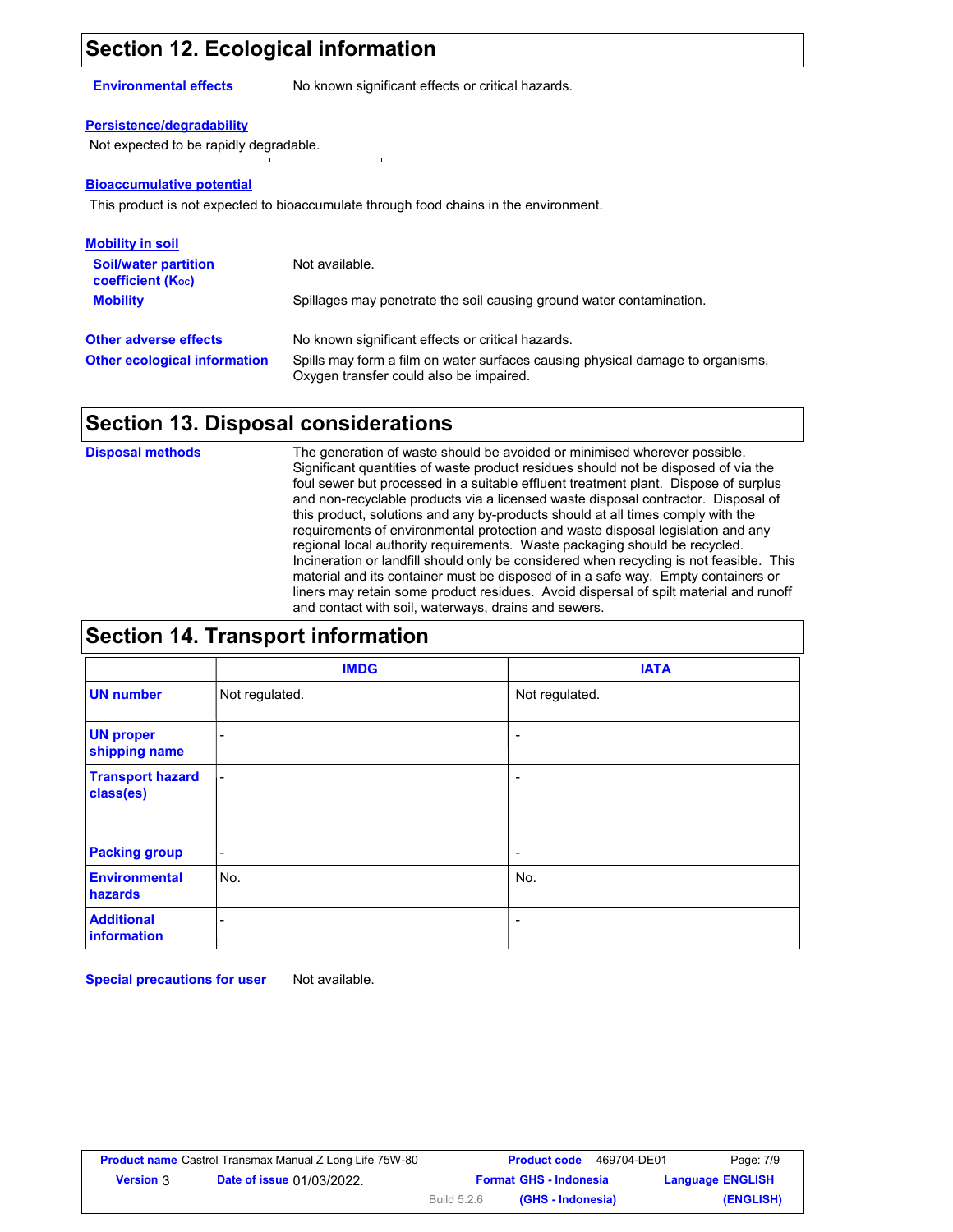# **Section 15. Regulatory information**

### **Law No. 74/2001 - Banned**

None of the components are listed.

#### **Law No. 74/2001 - Restricted**

| <b>Ingredient name</b> | <b>Status</b> |
|------------------------|---------------|
| Ethylene Oxide         | Listed        |

### **Ministry of Health - Law No. 472/Menkes/Per/V/1996**

### **Carcinogen**

| Ingredient name | <b>Status</b> |
|-----------------|---------------|
| etilen oksida   | Listed        |

### **Corrosive**

None of the components are listed.

#### **Irritation**

| <b>Ingredient name</b> | <b>Status</b> |
|------------------------|---------------|
| etilen oksida          | Listed        |
| <b>Mutagen</b>         |               |

| <b>Ingredient name</b> | <b>Status</b> |
|------------------------|---------------|
| etilen oksida          | Listed        |

### **Oxidiser**

None of the components are listed.

#### **Poison**

| <b>Ingredient name</b> | <b>Status</b> |
|------------------------|---------------|
| etilen oksida          | Listed        |

#### **Teratogen**

None of the components are listed.

#### **International lists National inventory Australia inventory (AIIC)** All components are listed or exempted. **Canada inventory status** All components are listed or exempted. **China inventory (IECSC)** All components are listed or exempted. **Japan inventory (CSCL)** At least one component is not listed. **Korea inventory (KECI)** All components are listed or exempted. **Philippines inventory (PICCS)** At least one component is not listed. **United States inventory (TSCA 8b)** All components are active or exempted. **Taiwan Chemical Substances Inventory (TCSI)** All components are listed or exempted. **REACH Status** The company, as identified in Section 1, sells this product in the EU in compliance with the current requirements of REACH.

### **Section 16. Other information**

| History                                  |                            |
|------------------------------------------|----------------------------|
| Date of issue/Date of<br><b>revision</b> | 1 March 2022               |
| Date of previous issue                   | 21 October 2020            |
| <b>Prepared by</b>                       | <b>Product Stewardship</b> |

| <b>Product name</b> Castrol Transmax Manual Z Long Life 75W-80 |                                  |             | <b>Product code</b>           | 469704-DE01 | Page: 8/9               |
|----------------------------------------------------------------|----------------------------------|-------------|-------------------------------|-------------|-------------------------|
| <b>Version</b> 3                                               | <b>Date of issue 01/03/2022.</b> |             | <b>Format GHS - Indonesia</b> |             | <b>Language ENGLISH</b> |
|                                                                |                                  | Build 5.2.6 | (GHS - Indonesia)             |             | (ENGLISH)               |